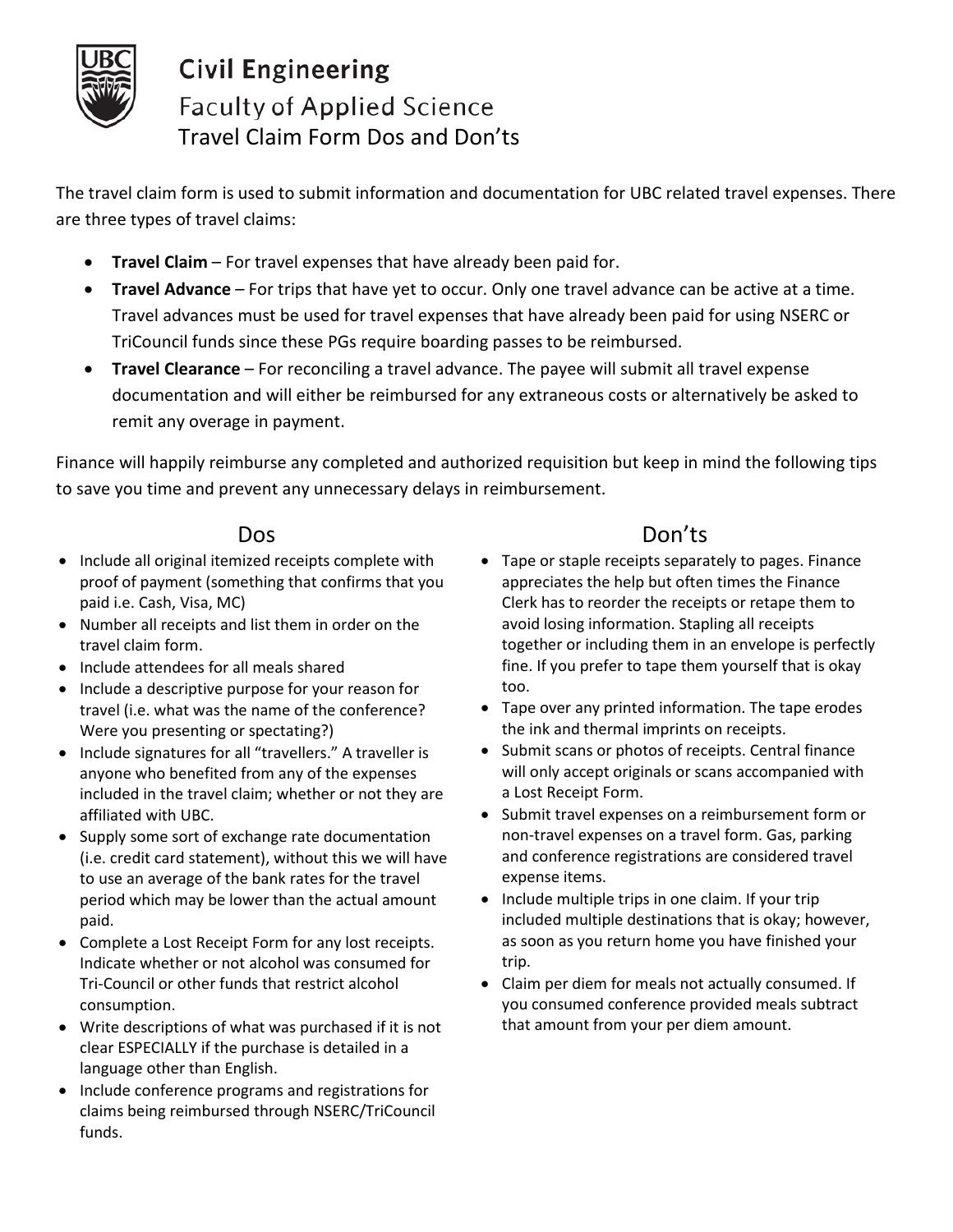**Per Diem** – Travellers may be reimbursed for the cost of meals either by submitting receipts for actual meal costs or by claiming meal per diems. In the event a per diem is claimed, receipts are not required.

Travellers may claim a meal per diem for an entire day or partial day. Where a per diem is claimed no additional amount may be claimed for the same meals. Per diems may only be claimed where meals have actually been consumed. Per Diems cannot be claimed where meals are already included (eg, conference fees, meetings, etc.)

| <b>Maximum Rates</b><br>including tax and<br>gratuities | Canada         | <b>USA</b>     | Europe/International |
|---------------------------------------------------------|----------------|----------------|----------------------|
| <b>Breakfast</b>                                        | \$14CDN        | <b>\$14USD</b> | \$14EURO or USD      |
| Lunch                                                   | \$16CDN        | \$16USD        | \$16EURO or USD      |
| Dinner                                                  | \$30CDN        | \$30USD        | \$30EURO or USD      |
| <b>Daily Total</b>                                      | <b>\$60CDN</b> | <b>\$60USD</b> | \$60EURO or USD      |

**Mileage** - Travel by private vehicle may be necessary to save time and/or costs. Reimbursement for costs are made to the driver only and are calculated by applying the mileage (kilometer) rate to the actual driving distance while on university business, by the most direct route (the amount claimed not to exceed full economy airfare).

The applicable mileage rate is set by the Vice President Finance and Administration based on the recommendation of the University's Treasury Department and is currently **\$0.49 per kilometer** effective April 1, 2013 (UBC [Policy#](http://universitycounsel.ubc.ca/files/2013/04/policy83_Directive.pdf) 83, Section 3.4).